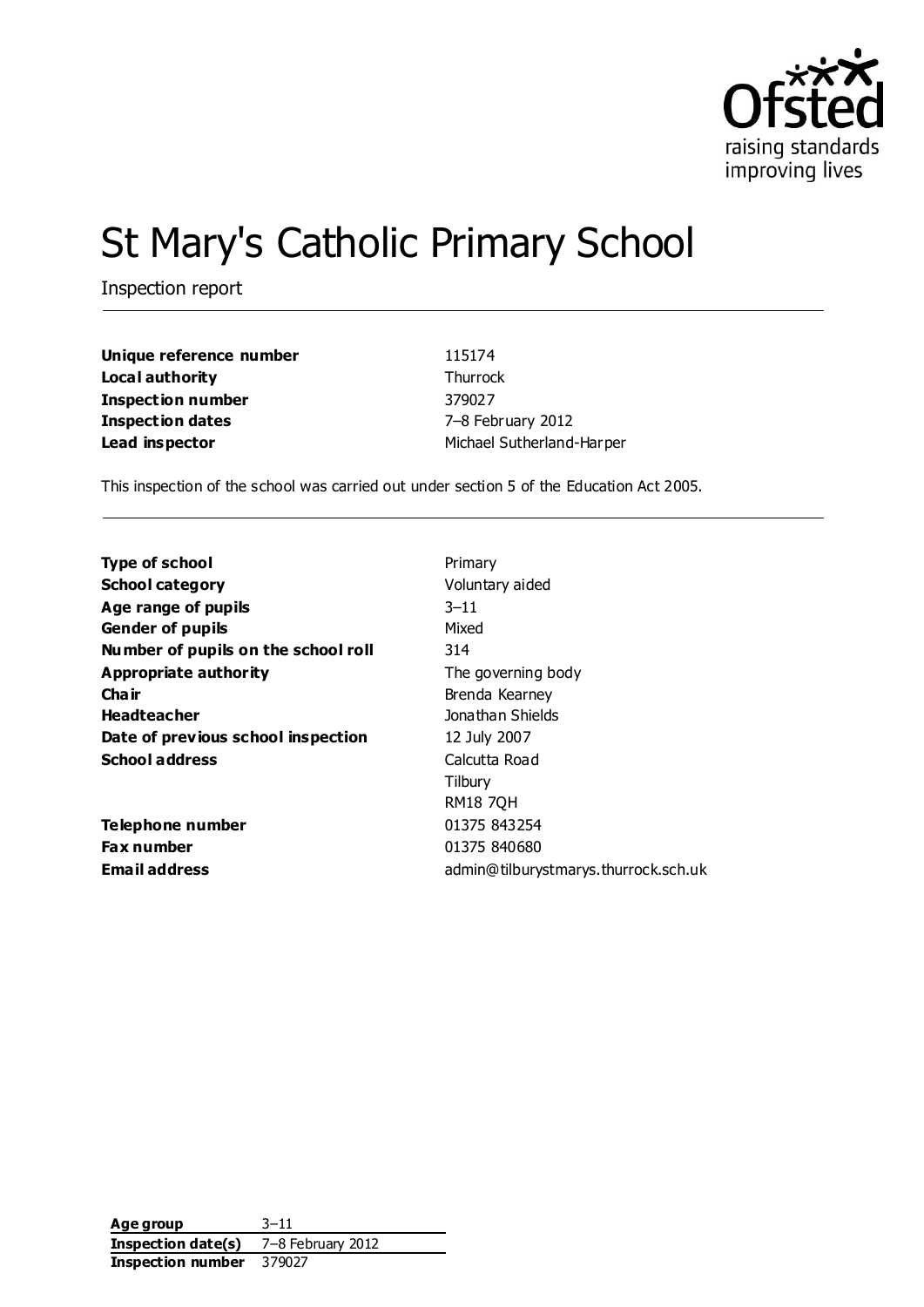

You can use Parent View to give Ofsted your opinion on your child's school. Ofsted will use the information parents and carers provide when deciding which schools to inspect and when.

You can also use Parent View to find out what other parents and carers think about schools in England. You can visit [www.parentview.ofsted.gov.uk,](http://www.parentview.ofsted.gov.uk/) or look for the link on the main Ofsted website: [www.ofsted.gov.uk](http://www.ofsted.gov.uk/)

The Office for Standards in Education, Children's Services and Skills (Ofsted) regulates and inspects to achieve excellence in the care of children and young people, and in education and skills for learners of all ages. It regulates and inspects childcare and children's social care, and inspects the Children and Family Court Advisory Support Service (Cafcass), schools, colleges, initial teacher training, work-based learning and skills training, adult and community learning, and education and training in prisons and other secure establishments. It assesses council children's services, and inspects services for looked after children, safeguarding and child protection.

Further copies of this report are obtainable from the school. Under the Education Act 2005, the school must provide a copy of this report free of charge to certain categories of people. A charge not exceeding the full cost of reproduction may be made for any other copies supplied.

If you would like a copy of this document in a different format, such as large print or Braille, please telephone 0300 123 4234, or email enquiries@ofsted.gov.uk.

You may copy all or parts of this document for non-commercial educational purposes, as long as you give details of the source and date of publication and do not alter the information in any way.

To receive regular email alerts about new publications, including survey reports and school inspection reports, please visit our website and go to 'Subscribe'.

Piccadilly Gate Store St **Manchester** M1 2WD

T: 0300 123 4234 Textphone: 0161 618 8524 E: enquiries@ofsted.gov.uk W: www.ofsted.gov.uk



© Crown copyright 2012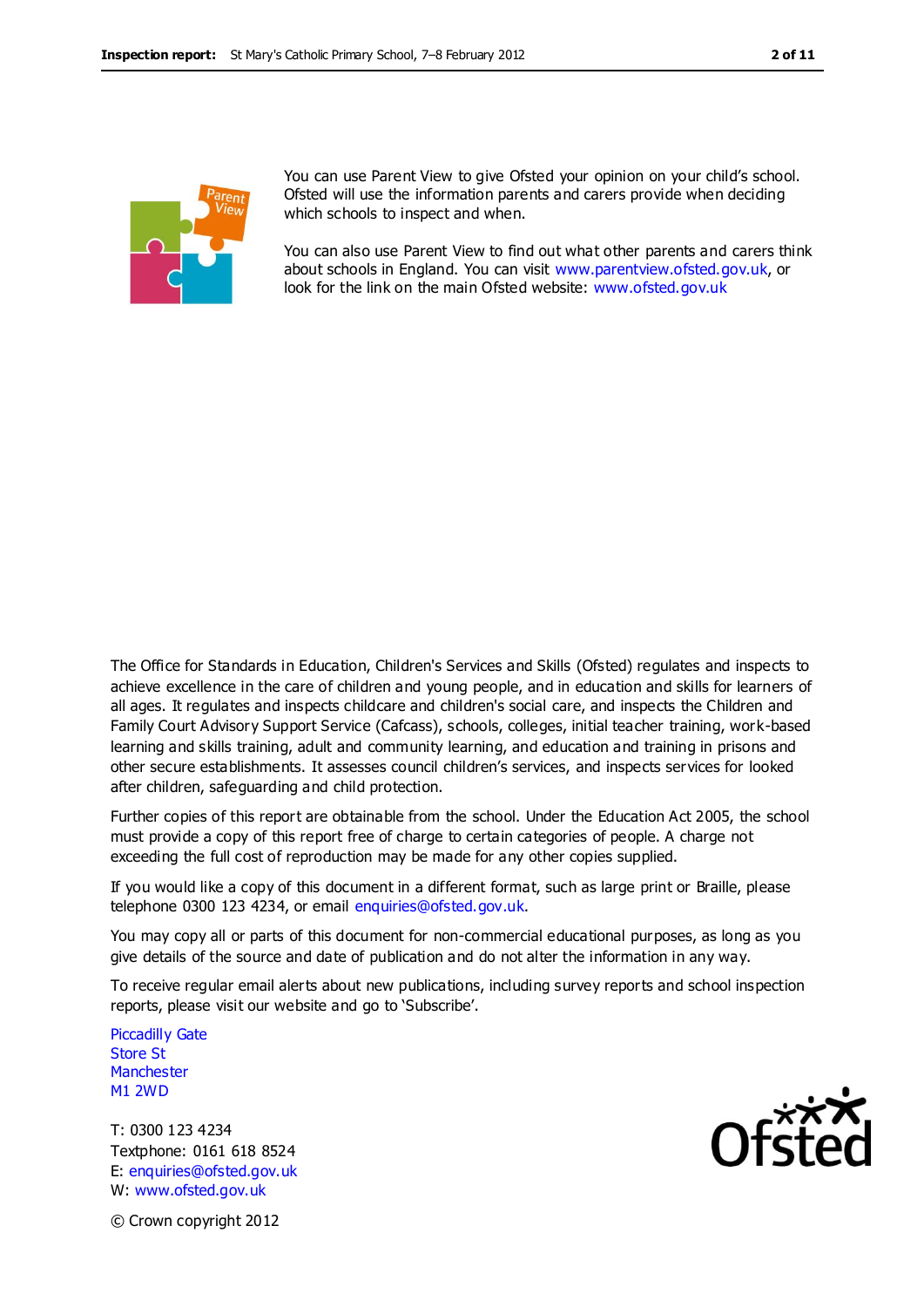# **Introduction**

| Inspection team           |                      |
|---------------------------|----------------------|
| Michael Sutherland-Harper | Additional inspector |
| Martin Marsh              | Additional inspector |
| Evelyn Riley              | Additional inspector |

This inspection was carried out with two days' notice. The inspection team observed 18 lessons taught by nine teachers and held meetings with members of the governing body, staff and groups of pupils. Inspectors took account of the responses to the on-line questionnaire (Parent View) in planning the inspection. They observed the school's work, and looked at pupils' books, the school's improvement plan, assessment data, monitoring and evaluation records, arrangements for safeguarding, and a range of policies and procedures. Inspectors listened to pupils read. The inspection team analysed responses to questionnaires from pupils and staff and 126 parents and carers.

## **Information about the school**

St Mary's Catholic Primary School is a larger than average size primary school. The majority of pupils are from White British backgrounds with a large minority from Black African backgrounds. The school meets the government's current floor standard for attainment at the end of Key Stage 2. The proportions of pupils known to be eligible for free school meals, and of disabled pupils and those who have special educational needs, including those with a statement of special educational needs, are below the national average. The proportion of pupils speaking English as an additional language is above the national average as is the proportion of pupils from minority ethnic backgrounds. Nursery children attend in the morning or afternoon. The school has the ActiveMark and Healthy Schools status.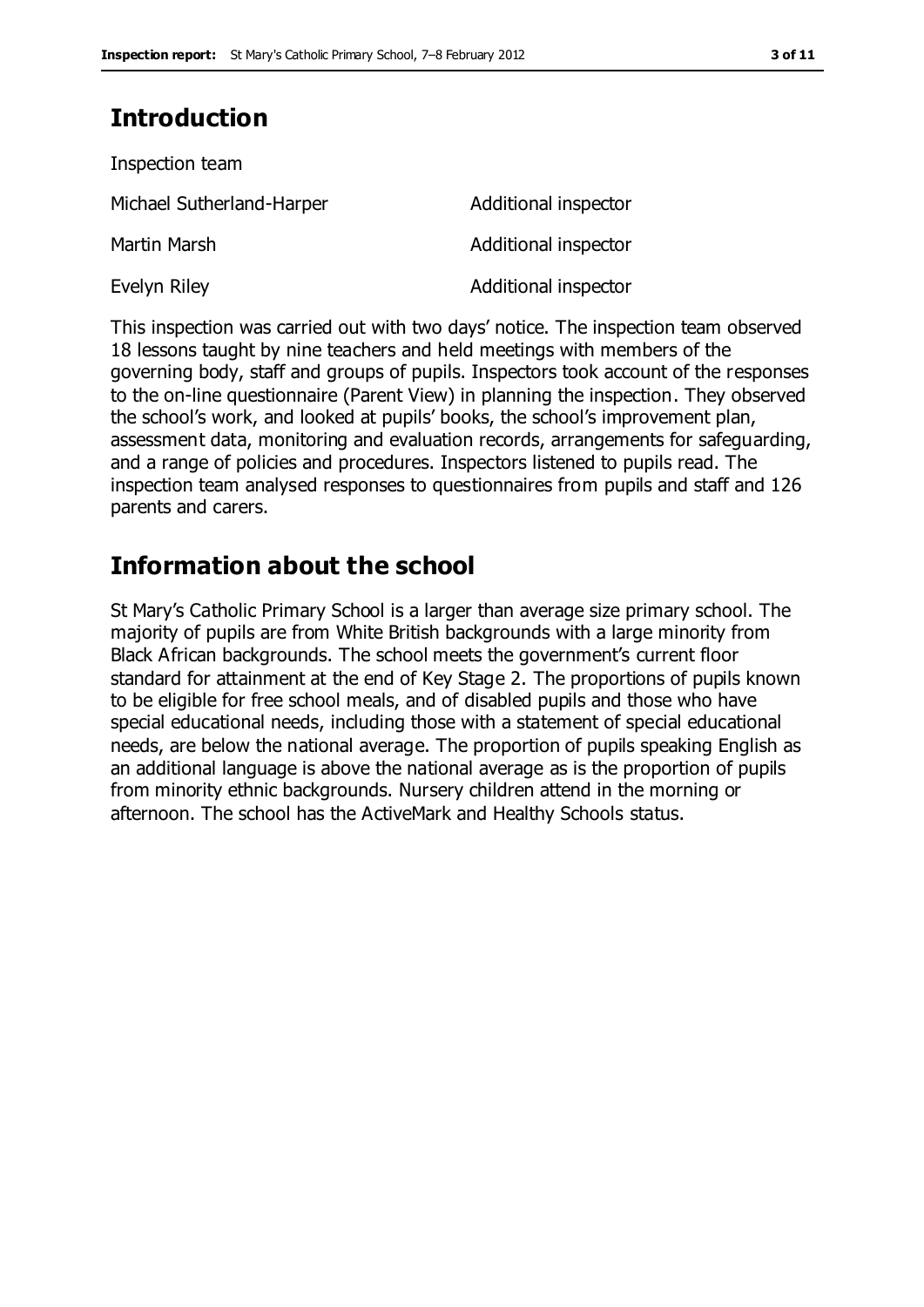# **Inspection judgements**

| <b>Overall effectiveness</b>          |  |
|---------------------------------------|--|
|                                       |  |
| <b>Achievement of pupils</b>          |  |
| <b>Quality of teaching</b>            |  |
| <b>Behaviour and safety of pupils</b> |  |
| <b>Leadership and management</b>      |  |

### **Key findings**

- St. Mary's Catholic Primary School is a good school. Pupils make good progress in the development of reading, writing and mathematical skills. The curriculum provides good opportunities for pupils to explore topics and the world around them and enables them to develop good practical skills.
- Pupils make good progress. Rates of progress in all key stages are increasing. Pupils engage with learning from the moment they enter the Nursery and a range of interventions ensure that they remain on track.
- Teaching is good overall. Some teaching is outstanding but sharing of best practice to raise all teaching to the highest levels is at an early stage of development. Teaching meets the needs of all groups of pupils but the level of challenge is occasionally inconsistent as are opportunities for pupils to take the lead in explaining their work.
- Teachers' marking is thorough. Teachers' folders contain evidence of clear assessment procedures but, although marking addresses individual pieces of work, it does not always show next steps to reach higher levels.
- Pupils are well behaved. Behaviour is a strength of the school. Pupils get on well with each other and with adults, and are always prepared to help each other in and out of class. They feel safe and parents and carers agree. Safeguarding procedures are effective and staff are appropriately trained. Spiritual, moral, social and cultural development is very good and another strength of the school.
- The headteacher, senior team, staff and governors are clear about their determination to improve the school. Roles of middle managers have been developed. They know which areas require further improvement. The governing body provides effective challenge and support. Data are well managed and well scrutinised but are not analysed regularly enough to drive improvement to the very highest levels.

### **What does the school need to do to improve further?**

- Raise the quality of teaching to 100% good or better, with at least 25% outstanding, by July 2013 by:
	- providing more opportunities to share best practice in teaching
	- increased analysis of data to drive improvement forward and ensure consistent progress across key stages.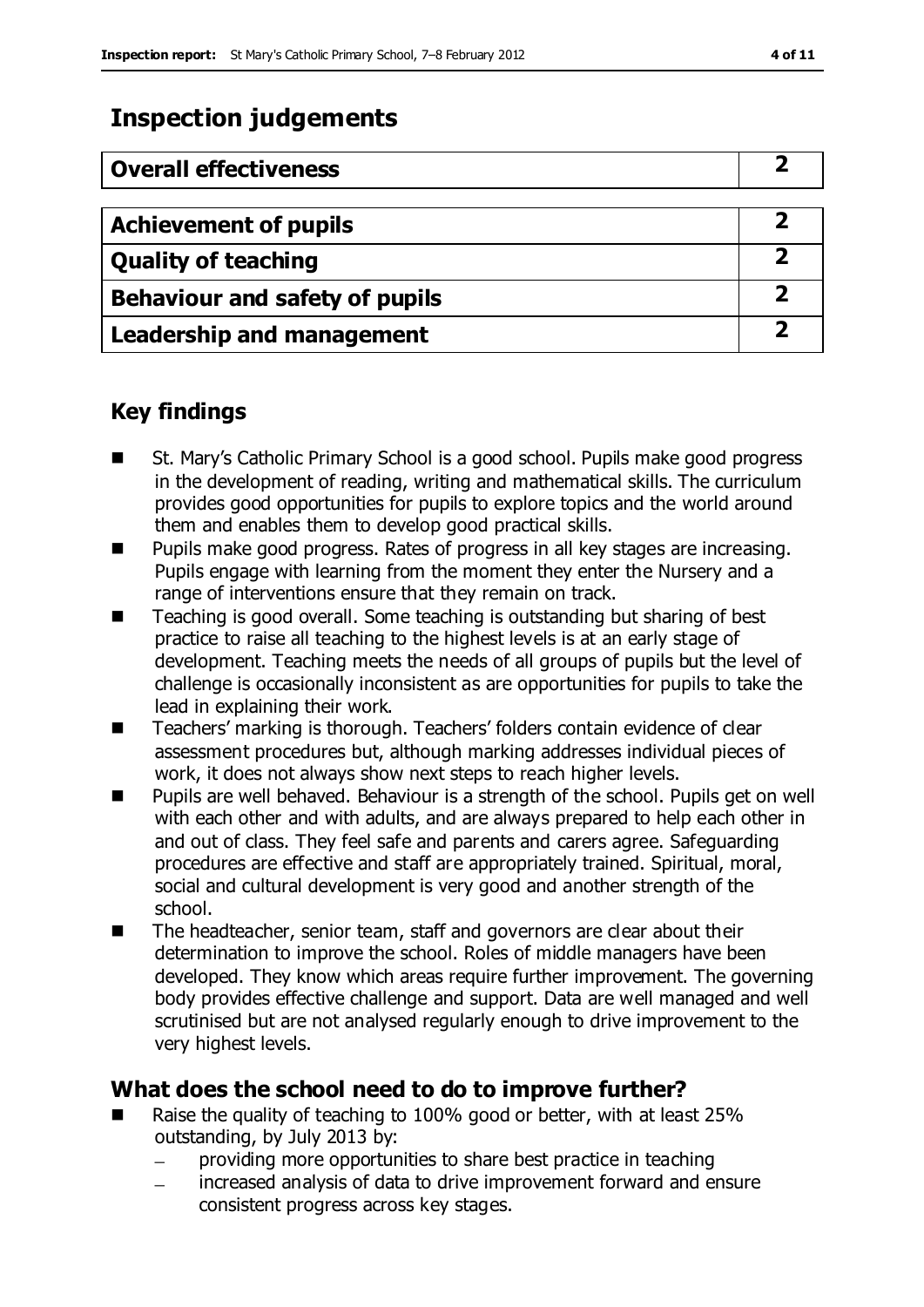- Raise attainment across the school by:
	- checking that pupils are clear about what they need to do next to improve  $\equiv$ the quality of their work and reach the highest levels
	- increasing opportunities for pupils to feed back about what they have learned and how and why they reached their answers, especially for the more able.

### **Main report**

#### **Achievement of pupils**

Pupils' attainment is above average. Children enter the Nursery with knowledge and skills well below those expected for their age, particularly in communication. They settle quickly and make accelerated progress, consolidated in the Reception class, through access to a broad curriculum and a wide range of resources. By the time children transfer from the Early Years Foundation Stage into Year 1, outcomes are generally above national expectations, particularly in personal, social and emotional development and most aspects of communication, language and literacy. Positive relationships with each other and with adults lead to further improvement at Key Stage 1. The skills of matching sounds and letters are carefully developed in most lessons with one-to-one intervention sessions for pupils who may be struggling or who speak English as an additional language. Pupils become confident readers who reach good standards by the end of Year 2 and are fully fluent by the end of Year 6. Diary entries indicate regular reading. Books well matched to ability levels ensure good progress and lead pupils, including boys, to increased engagement with writing as they move into Key Stage 2. Mathematics skills are enhanced through practical work, mental mathematics and a careful match of work to abilities. Disabled pupils and those with special educational needs make similar progress to their peers through focused interventions and careful support. Progress rates are rising in all areas and are now consistently good, increasing as pupils move into Key Stage 2. They are aided by strategies like the early morning Year 6 mathematics booster session with breakfast provided before targeted work on skills development in an initiative fully supported by parents and carers.

Learning in lessons is good. Pupils enjoy school, understand the school's expectations and respond well in class. Independent work supplements whole class work. However, opportunities for pupils to lead learning by offering feedback to the class about what they have learned, and how and why they reached their conclusions, are inconsistent. There are not enough chances for more able pupils to share their knowledge. Pupils have ready access to information and communication technology. Plans are afoot to increase access in school for pupils without computer access at home. Most pupils know their targets, which are clearly displayed in exercise books and dated when achieved. They are not always clear about how these targets link with the next steps towards higher levels. The vast majority of parents and carers feel their children are making good progress and that the school helps them support learning. The very large majority of pupils say they learn a lot in lessons and are helped to make progress.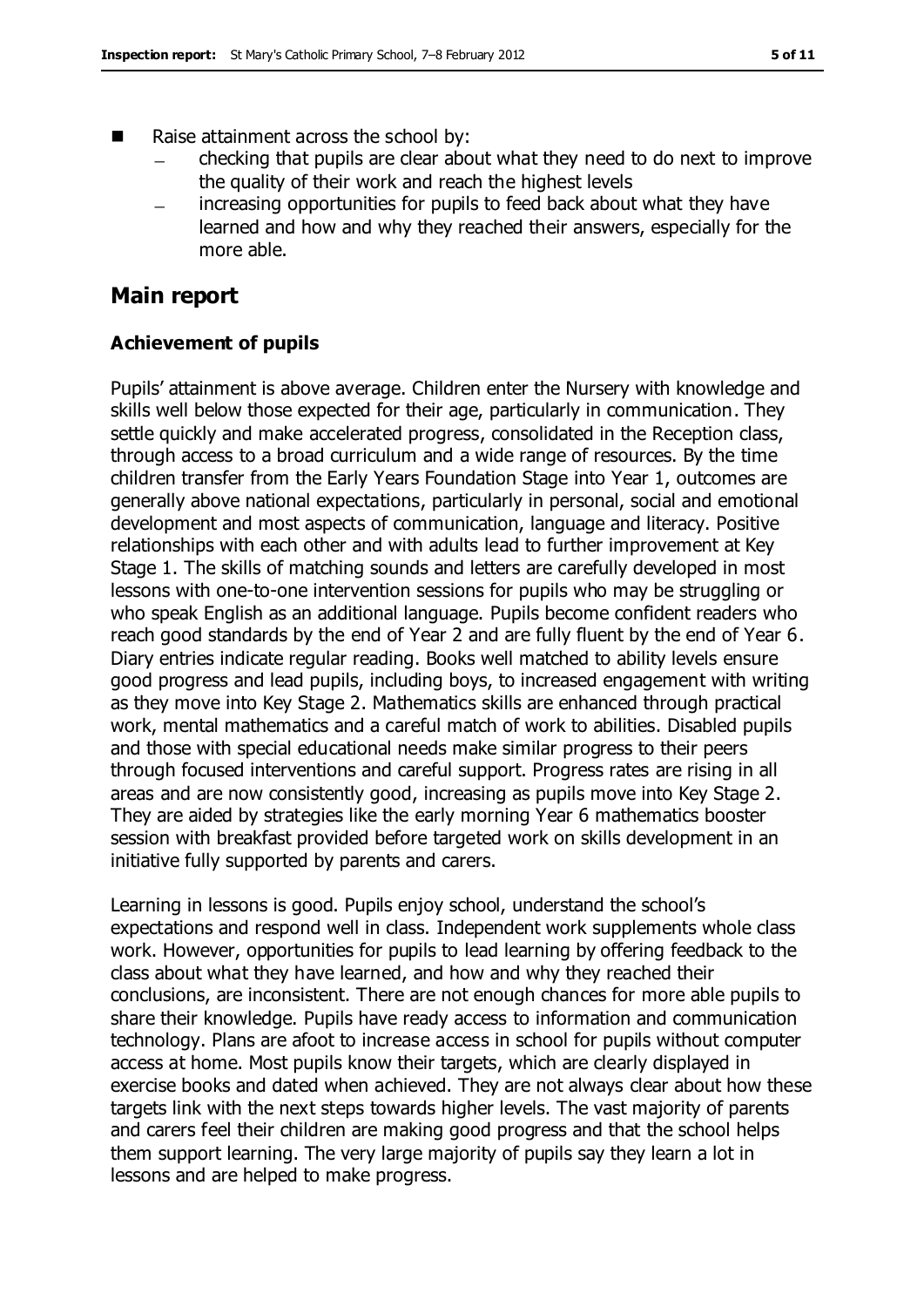#### **Quality of teaching**

The vast majority of parents and carers believe their children are well taught. The inspection corroborates this view: teaching is good with some outstanding teaching. In a Year 6 English lesson, the combination of focused support and challenge through work closely matched to pupils' abilities and interests enthused pupils and led to outstanding progress. Where teaching is best, clear expectations, brisk pace and ongoing challenge drive learning forward. However, best practice is at an early stage of being shared across the school to help all teaching become consistently good or better. Pupils move readily into independent work because they are confident learners and work very well with each other. Teachers have secure subject knowledge, reinforced by additional training, and use new technologies well. Topics covered in the carefully planned curriculum, such as work in a good Year 5 English lesson on an Arabian tale about a rat and a sea captain, enable pupils to use their imagination and underpin good spiritual, moral, social and cultural skills. Detailed lesson planning helps to ensure teaching assistants are well used across the school. Teachers and other adults make good use of focused questioning to check pupils' understanding, which is reinforced through final sessions. This careful check on understanding ensures that all groups of pupils, including those who are more able, boys and those who are disabled or who have special educational needs, make similar progress.

The development of assessment procedures has been a whole school focus. Marking is thorough with a careful blend of encouraging comments and points for reflection about the marked piece of work. Links between individual pieces of work and how they lead to the next steps towards targets are less clearly made. Some opportunities for assessment in class are missed because pupils, particularly the more able, are inconsistently encouraged to explain in depth to the whole class what they have done and how they got there.

#### **Behaviour and safety of pupils**

Pupils are very well behaved. Behaviour is a school strength and is carefully regulated through St. Mary's Way, a set of clearly understood procedures consistently applied across the inclusive community. Pupils are keen to welcome visitors and regularly demonstrate the importance they attach to good behaviour across the school. They are adamant that there is no bullying of any form, that there is always an adult to whom they can talk and that any emerging situations will be rapidly resolved. Teachers and support staff manage behaviour well to ensure that no pupil is disadvantaged in learning opportunities. Good behaviour is further encouraged by the range of one-to-one and small group sessions which enhance pupils' confidence. The very large majority of parents and carers believe that the school deals effectively with all types of bullying and that lessons are not disrupted by poor behaviour. The vast majority believe that behaviour is good at the school. Pupils proudly accept their responsibility to help younger pupils, including roles as Yellow Cap play leaders, library club mentors and prefects. The school council is vigilant in ensuring that all pupils are well looked after through clear communication with fellow pupils. Pupils enjoy good relations with each other, listen to what others say and enjoy being talk partners in lessons. High attendance is indicative of pupils'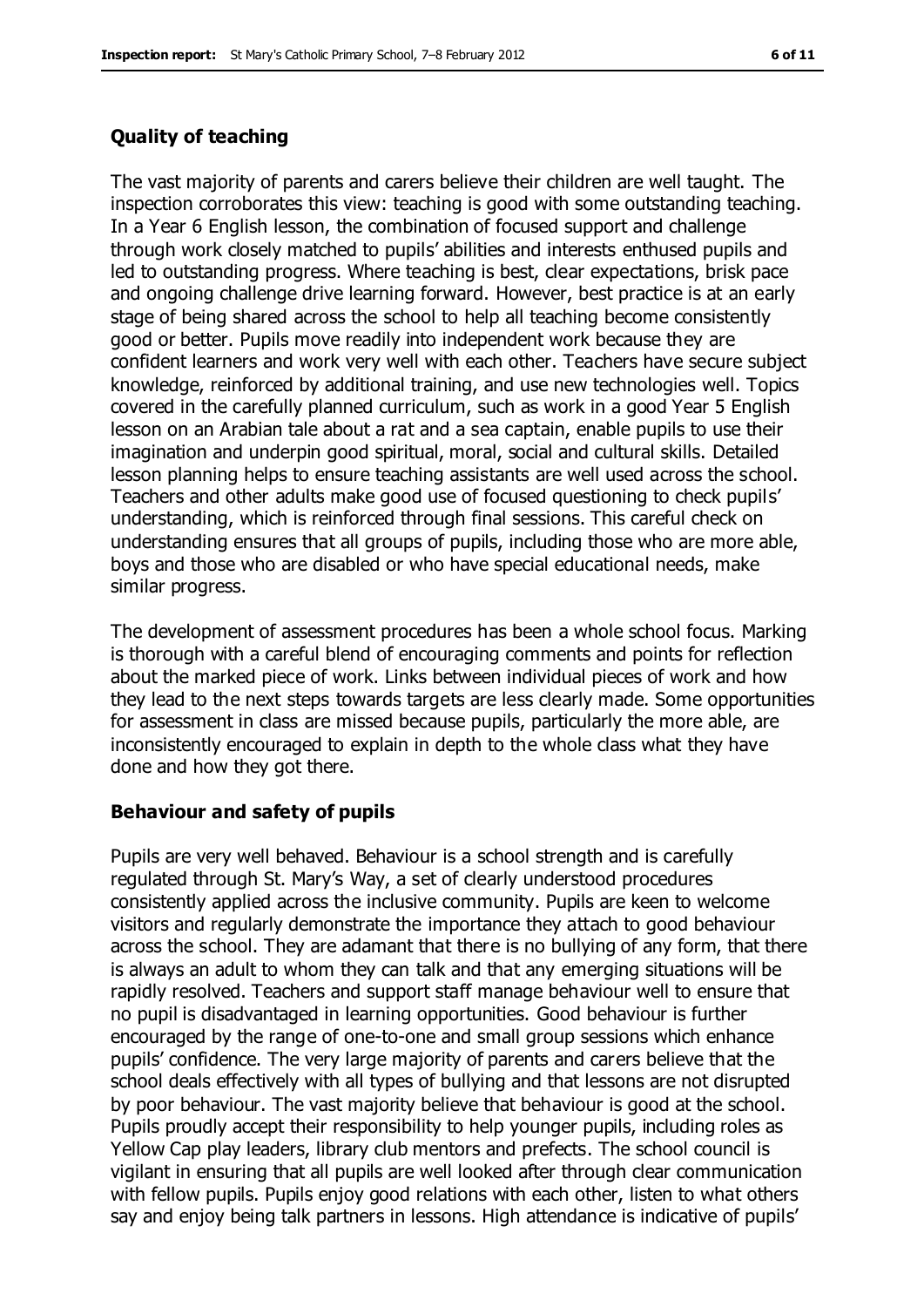enjoyment and their feeling of security in school. Pupils arrive punctually to lessons and at school.

The vast majority of parents and carers believe that pupils feel safe. Pupils are aware of how the good range of clubs and activities on offer, healthy eating, proper behaviour and internet safety procedures enable them to stay fit and safe. School procedures to ensure safety are part of the curriculum and understood by all pupils. Effective arrangements are in place to meet the needs of pupils whose circumstances might make them vulnerable.

#### **Leadership and management**

The headteacher, staff and governing body share a vision for a high-achieving school, defined by the phrase, 'They're smart enough if we're good enough.' Staff are committed to raising attainment. Regular training opportunities, exemplified by the large number of assistants who have achieved higher level teaching assistant status, have improved staff skills. The well-focused school improvement plan is reviewed with staff and the governing body. Policies and procedures are consistently applied. Monitoring and evaluation are based on increasing collection and analysis of data about pupils' progress. Analysis is not yet sufficiently deep to push attainment consistently to the highest levels across all key stages and thereby quickly address the few remaining gaps. The role of middle managers now places more emphasis on accountability. Middle managers report on learning to the governing body. Key stage leaders regularly review the impact of steps to raise attainment with key stage teachers. The school has good capacity to improve because of its clear track record. Improvement is not dependent on one or two leaders and priorities are clearly defined. The headteacher, governing body and senior staff ensure that all aspects of safeguarding are effective. Governors have been trained in safeguarding and safer recruitment. The governing body bring a range of skills to their work and know the school well through regular visits. They are committed to supporting the school and prepared to challenge on key areas like attainment and further building.

The broad, balanced curriculum meets pupils' needs well. It has a strong focus on verbal communication, teachers' modelling of skills and paired and group work. The topic-based approach engages pupils well, as reflected in vibrant displays around the school. As a result, all groups of pupils have equal access to learning opportunities. There is no discrimination. The emphasis on creativity in order to 'put the fun back into learning' has ensured a cross-curricular approach which makes spiritual, moral, social and cultural development another school strength. Parents and carers frequently offer to come into the school, with its open door policy, to provide additional information and share experiences about life elsewhere. Pupils have a clear understanding of right and wrong. Relationships are excellent. Good partnerships with local services and providers reinforce learning and skills. Transitions into and out of the school are well prepared.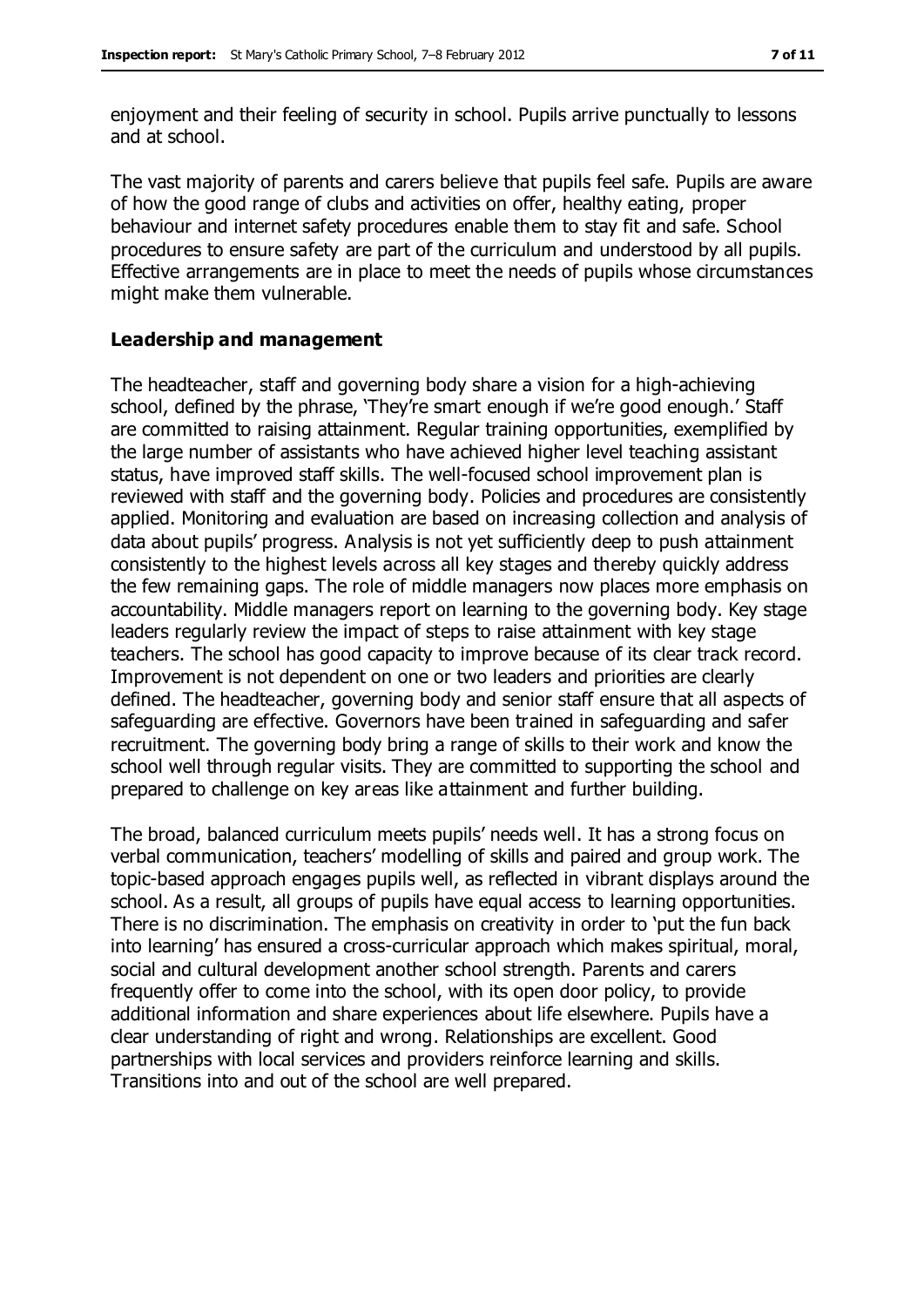# **Glossary**

### **What inspection judgements mean**

| Grade   | <b>Judgement</b> | <b>Description</b>                                                                                                                                                                                                               |
|---------|------------------|----------------------------------------------------------------------------------------------------------------------------------------------------------------------------------------------------------------------------------|
| Grade 1 | Outstanding      | These features are highly effective. An outstanding<br>school provides exceptionally well for all its pupils' needs.                                                                                                             |
| Grade 2 | Good             | These are very positive features of a school. A school<br>that is good is serving its pupils well.                                                                                                                               |
| Grade 3 | Satisfactory     | These features are of reasonable quality. A satisfactory<br>school is providing adequately for its pupils.                                                                                                                       |
| Grade 4 | Inadequate       | These features are not of an acceptable standard. An<br>inadequate school needs to make significant<br>improvement in order to meet the needs of its pupils.<br>Ofsted inspectors will make further visits until it<br>improves. |

### **Overall effectiveness of schools**

|                         | Overall effectiveness judgement (percentage of schools) |      |                     |                   |
|-------------------------|---------------------------------------------------------|------|---------------------|-------------------|
| <b>Type of school</b>   | <b>Outstanding</b>                                      | Good | <b>Satisfactory</b> | <b>Inadequate</b> |
| Nursery schools         | 46                                                      | 46   |                     |                   |
| Primary schools         |                                                         | 47   | 40                  |                   |
| Secondary<br>schools    | 14                                                      | 38   | 40                  |                   |
| Special schools         | 28                                                      | 48   | 20                  |                   |
| Pupil referral<br>units | 15                                                      | 50   | 29                  |                   |
| All schools             |                                                         | 46   | 38                  |                   |

New school inspection arrangements have been introduced from 1 January 2012. This means that inspectors make judgements that were not made previously.

The data in the table above are for the period 1 September 2010 to 31 August 2011 and represent judgements that were made under the school inspection arrangements that were introduced on 1 September 2009. These data are consistent with the latest published official statistics about maintained school inspection outcomes (see [www.ofsted.gov.uk\)](http://www.ofsted.gov.uk/).

The sample of schools inspected during 2010/11 was not representative of all schools nationally, as weaker schools are inspected more frequently than good or outstanding schools.

Primary schools include primary academy converters. Secondary schools include secondary academy converters, sponsor-led academies and city technology colleges. Special schools include special academy converters and non-maintained special schools.

Percentages are rounded and do not always add exactly to 100.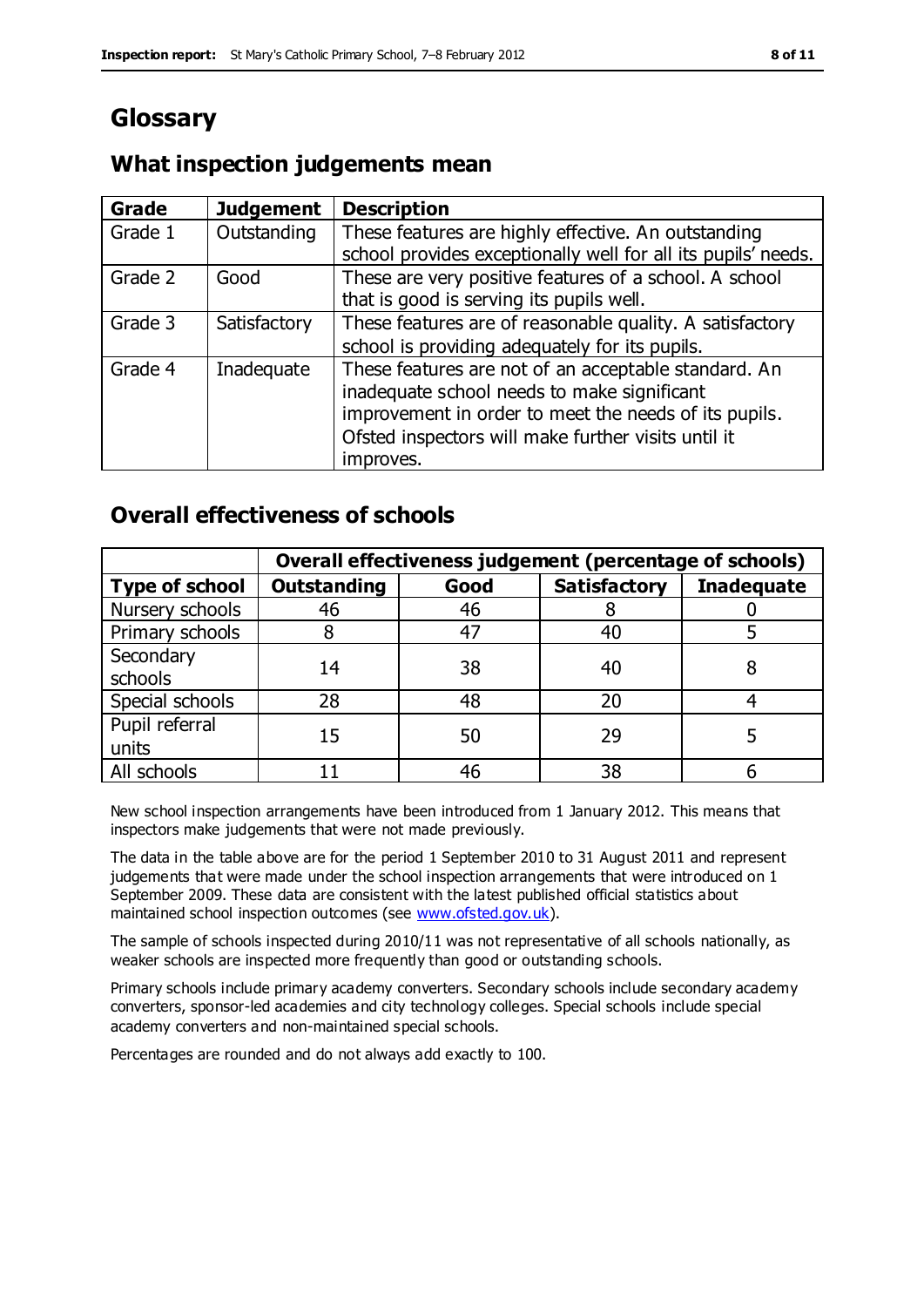# **Common terminology used by inspectors**

| Achievement:                  | the progress and success of a pupil in their<br>learning and development taking account of their<br>attainment.                                                                                                        |
|-------------------------------|------------------------------------------------------------------------------------------------------------------------------------------------------------------------------------------------------------------------|
| Attainment:                   | the standard of the pupils' work shown by test and<br>examination results and in lessons.                                                                                                                              |
| Attendance                    | the regular attendance of pupils at school and in<br>lessons, taking into account the school's efforts to<br>encourage good attendance.                                                                                |
| Behaviour                     | how well pupils behave in lessons, with emphasis<br>on their attitude to learning. Pupils' punctuality to<br>lessons and their conduct around the school.                                                              |
| Capacity to improve:          | the proven ability of the school to continue<br>improving based on its self-evaluation and what<br>the school has accomplished so far and on the<br>quality of its systems to maintain improvement.                    |
| Leadership and management:    | the contribution of all the staff with responsibilities,<br>not just the governors and headteacher, to<br>identifying priorities, directing and motivating staff<br>and running the school.                            |
| Learning:                     | how well pupils acquire knowledge, develop their<br>understanding, learn and practise skills and are<br>developing their competence as learners.                                                                       |
| <b>Overall effectiveness:</b> | inspectors form a judgement on a school's overall<br>effectiveness based on the findings from their<br>inspection of the school.                                                                                       |
| Progress:                     | the rate at which pupils are learning in lessons and<br>over longer periods of time. It is often measured<br>by comparing the pupils' attainment at the end of a<br>key stage with their attainment when they started. |
| Safety                        | how safe pupils are in school, including in lessons;<br>and their understanding of risks. Pupils' freedom<br>from bullying and harassment. How well the school<br>promotes safety, for example e-learning.             |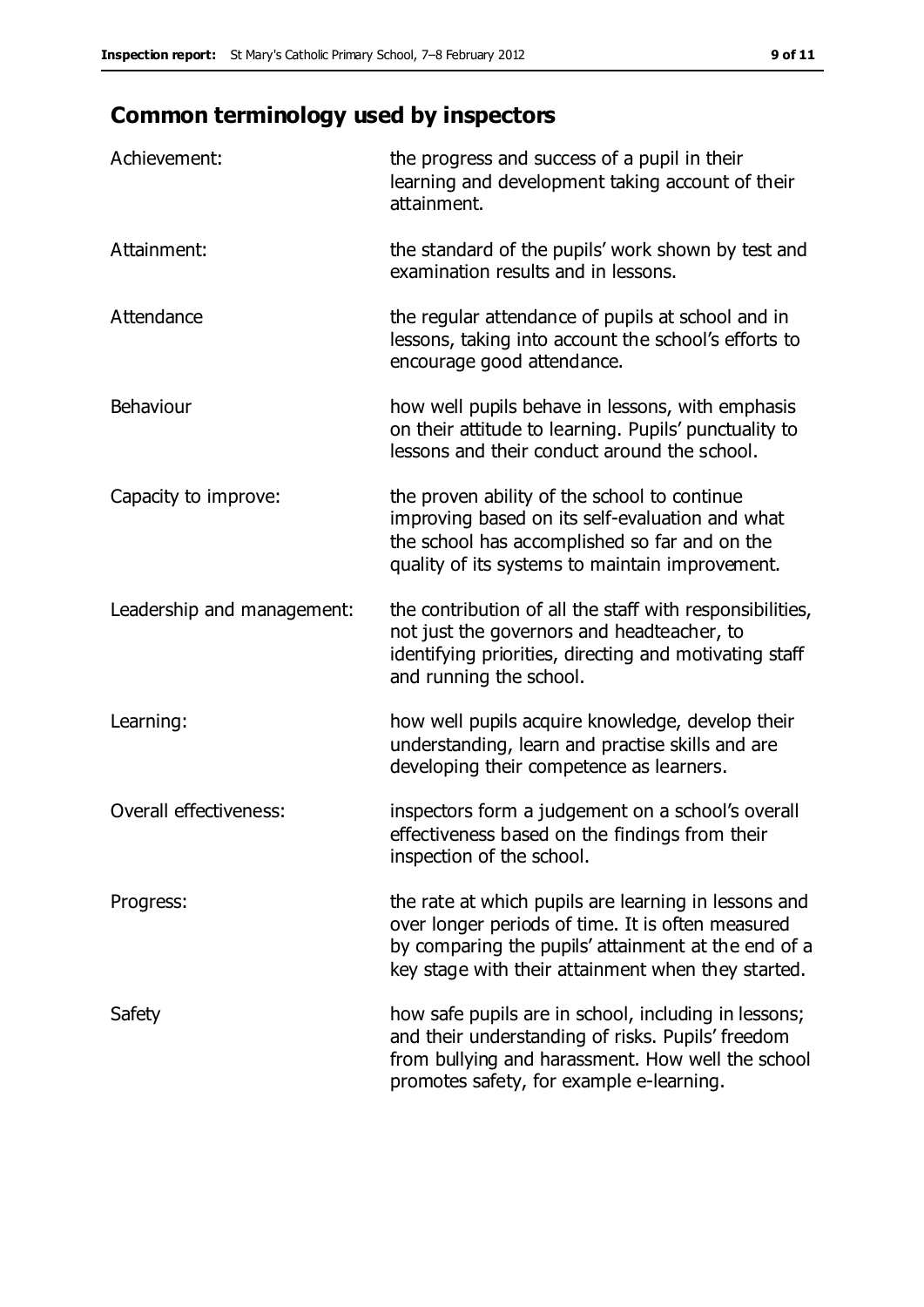#### **This letter is provided for the school, parents and carers to share with their children. It describes Ofsted's main findings from the inspection of their school.**



9 February 2012

Dear Pupils

#### **Inspection of St Mary's Catholic Primary School, Tilbury, RM18 7QH**

Thank you for the warm welcome you gave us when we visited your school recently; I want to tell you the result of your school's inspection. Thank you also for talking to us and for filling in your questionnaires.

St. Mary's Catholic Primary School provides you with a good education. Here are some of the things that your school does well.

- Your behaviour is good. You look after each other, listen to each other and help out in many different ways around the school.
- You enjoy learning because you are well taught and what you learn is presented in an interesting way.
- You feel safe in school and know that any concerns will be quickly sorted out.
- Your school is well led and managed.

The headteacher, staff and governing body want your school to become even better. To help them improve, we have asked them to develop a few areas:

- **EXTERGH** make sure that teachers share with one another their best ways to help you learn
- look at your results even more frequently to see if you are progressing fast enough
- check that you are clear about how the next things you do in lessons can help you to improve your work and reach the highest levels
- get you to feed back about what you have learned and why and how you chose an answer, so there is extra challenge for you in lessons.

The inspectors are sure that your pride in your school and the way you work well with each other will help the school to develop. You can help by always being ready to tell the teachers and your fellow pupils about how you worked out your answers.

Yours sincerely

Michael Sutherland-Harper Lead inspector